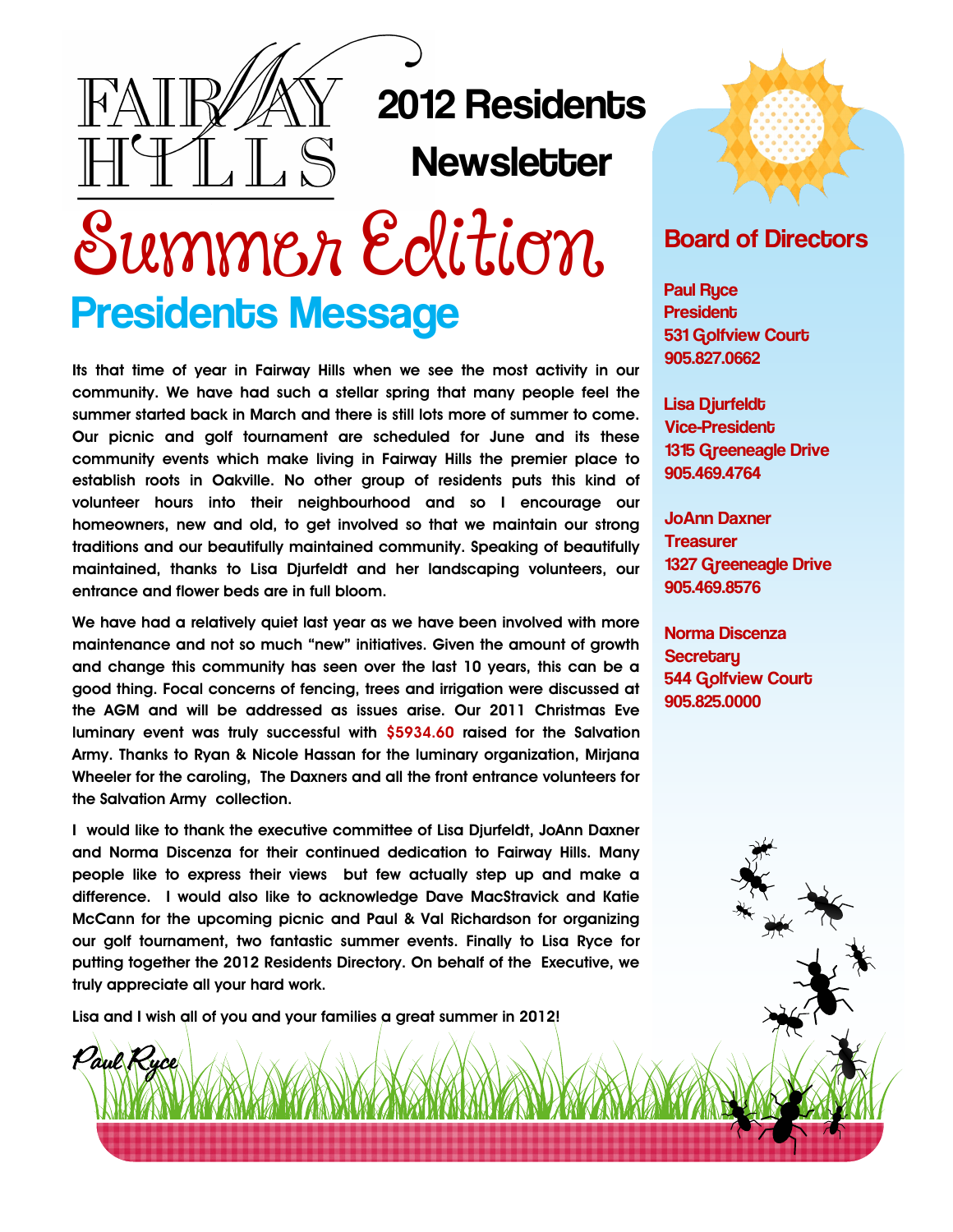# Fairway Hills Annual Picnic

### Saturday, June 23rd 3pm to 7pm

**Our annual residents picnic is the summer highlight of the community and the big event is happening next Saturday! Dave MacStravick, his co-chair Katie McCann and their dedicated committee have been working hard to put on a fantastic event for all residents. Dave has done a fantastic job with this event and we are extremely grateful that he and Katie, have put in this hard work for our community.**

**For the new faces to Fairway Hills, this is a great way to meet new neighbours. Licks will be heading up a great BBQ and we are continuing our tradition of calling upon all residents to share a favorite summer dish. Also don't forget to bring your beverage of choice to sip that day. As always, great activities for the kids - face painting, bouncy castle, and Sportball Canada will be entertaining the kids.** 

**We look forward to seeing you all there!** 

#### 20th Annual Residents Golf **Tournament** Saturday June 16th - Glen Abbey GC

Paul and Val Richardson organize this great event for the community at Glen Abbey GC. Congratulations to last year's winners :

*Frank Syer -Low Gross*

*Jim Jarvis -Mens Low Net*

#### *JoAnn Daxner - Women's Low Net*

If you would like to participate, ensure that you complete the form which was delivered to your in April.

#### \$170 per player (non ClubLink Member) \$80 (ClubLink Gold /Silver) \$25 (ClubLink Platinum/Prestige)

Space is limited. As the editor did not know if there were any tee times available at press time, please contact Paul for further information at 905.847.0034 or vrichardson@ica.net



# Thefts in the Neighbourhood

**In the wee hours of June 3rd, a thief was making his way through our neighbourhood, discovering unlocked cars along the way. As of press time, we know that cars on Golfview Court and The Links were involved. Luckily, one of our residents was able to capture the thief in action via security camera and the info was passed over to the Halton Police for investigation.** 

**Please be aware that our neighborhood has been targeted in the past and to remember to lock your car doors to prevent any theft from taking place. Also, if you happen to notice any suspicious activity or unknown individuals walking in the area late at night, please contact the police.** 

**Our collective awareness will help to keep our community safe.**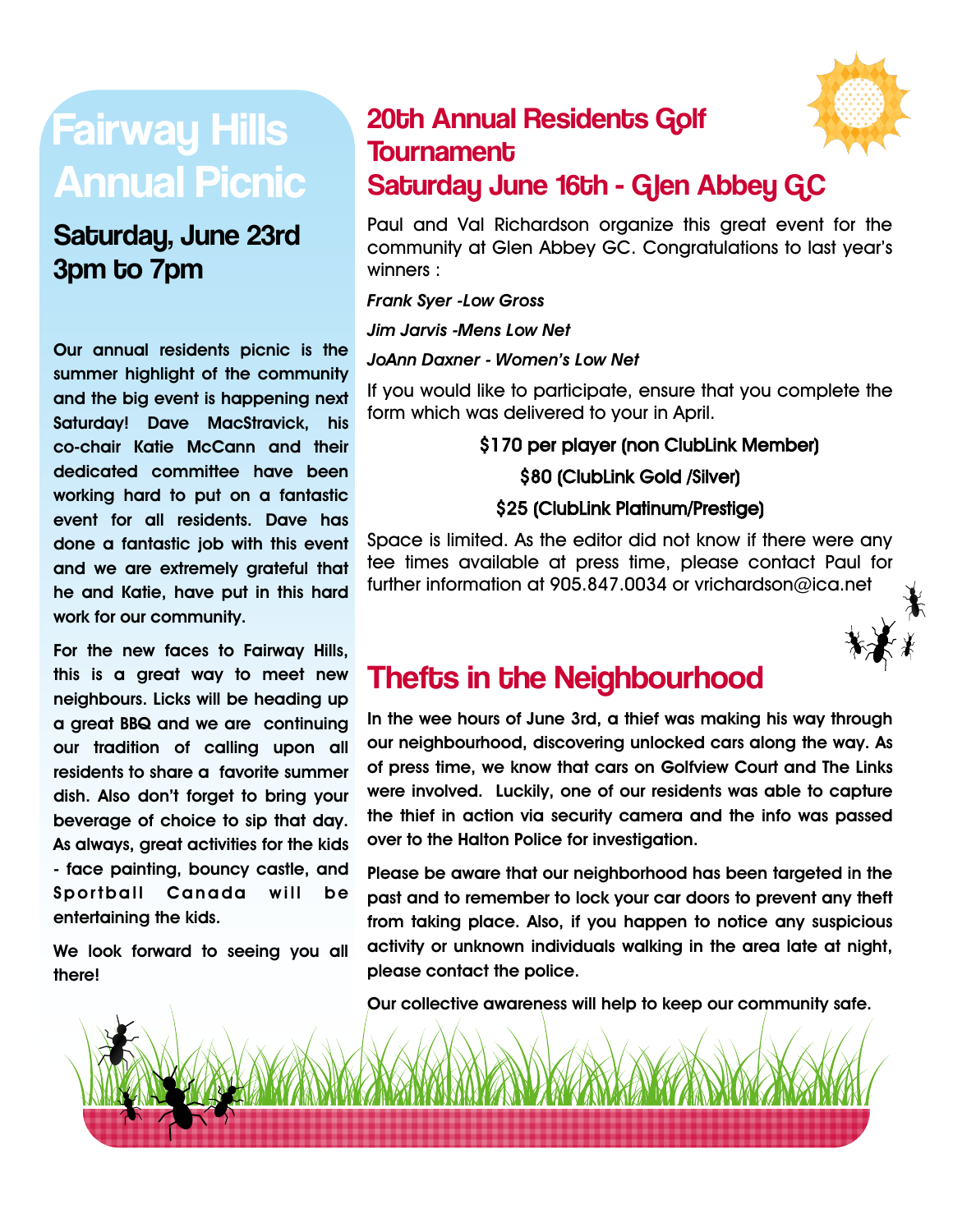# Special Thank You & Good Bye

As many of you are aware, our Residents Picnic organizer for the last 6 years has been Dave MacStravick from Masters Green. This is Dave's last year as Chief Organizer as he will be moving from Fairway Hills. The picnic is this community's summer highlight activity and is always considered to be THE



summer event in FWH to meet your neighbours. The Executive want to express sincere thanks and heartfelt gratitude to Dave for stepping up and being the lead these last years. We appreciate all your time, energy & effort in making all the picnics a resounding success and we want to wish you all the very best Dave. You will be missed.

# did you know...

V *That you must drain your pool to the street and not to any greenspace?* 

- V *That if you require landscaping work and need to access your property via a common area, you need to obtain a "Landscape Use Agreement"?*
- V *That your fence needs to be painted "SeaCoast Grey"?*
- V *For more details, check www.fairwayhills.ca for all "Fairway" news and information.*

### Leaving the 'hood . . .

For those neighbours who are leaving us soon for a different city, province, state or country, we wish you and your family the very best and hope that the friendships you have made here will continue to last through the years.

Ryan Family MacStravick Family Brown Family Puhl Family Good luck in your new home!